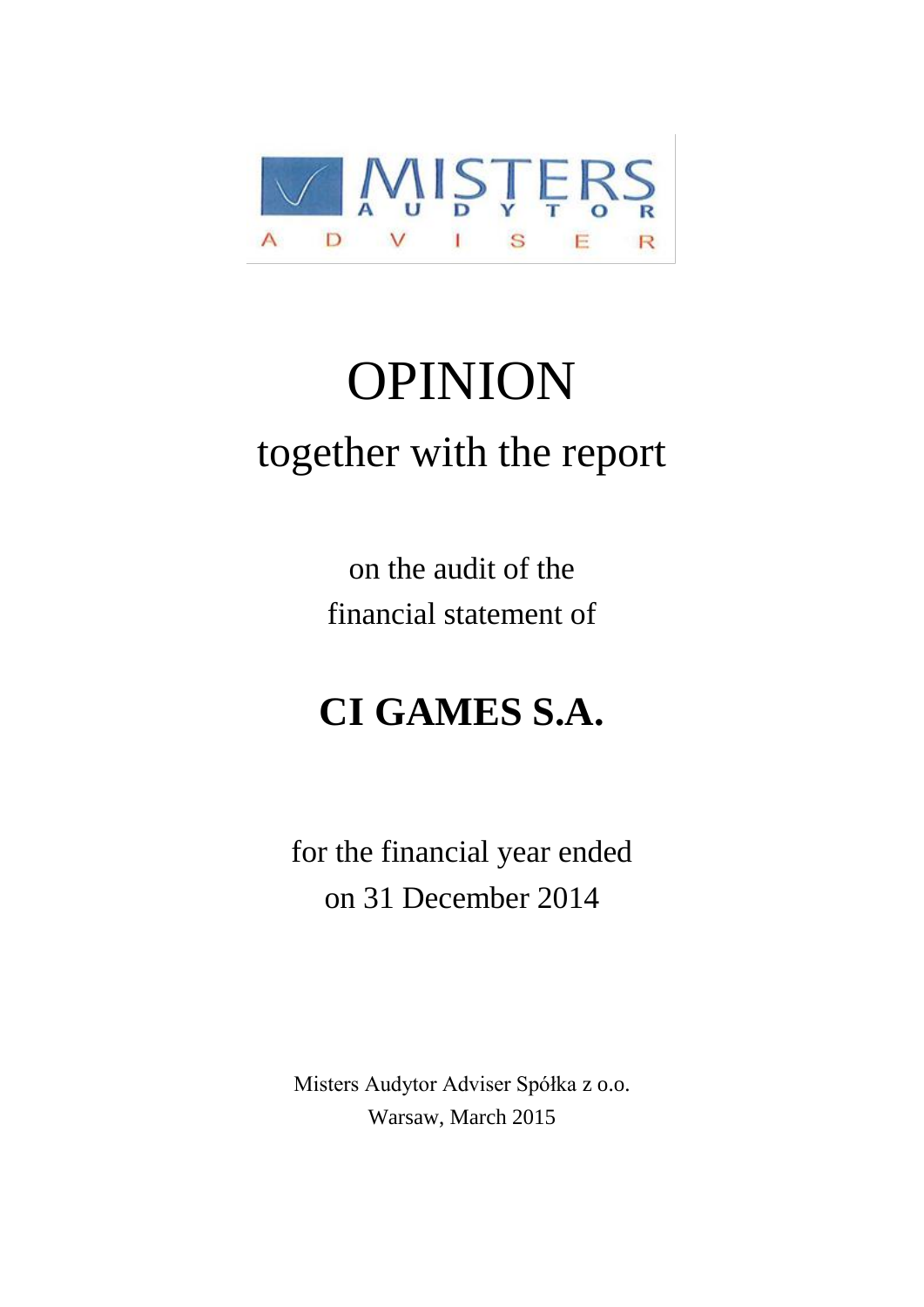# *OPINION*

# *OF THE INDEPENDENT STATUTORY AUDITOR ON THE AUDIT OF THE FINANCIAL STATEMENT*

# *CI GAMES S.A.*

# *To the Shareholders, the Supervisory Board and the Management Board of CI GAMES S.A.*

We have audited the accompanying financial statement of CI GAMES S.A. with its registered office in Warsaw at ul. Puławska 182, which comprises the balance sheet as at 31 December 2014, the profit and loss account statement, the statement of comprehensive income, the statement of changes in equity and the cash flow statement for the period from 1 January 2014 to 31 December 2014 and notes to the financial statement.

The Management Board of the Company is responsible for submitting the financial statement for audit. The Management Board and members of the Supervisory Board are required to ensure that the accompanying financial statement and report on the Company's activities fulfill the requirements of the Accounting Act of 29 September 1994 (Journal of Laws of 2013, item 330, 613), hereinafter referred to as the "Accounting Act".

Our task was to audit the accompanying financial statement and provide an opinion on its compliance with the applicable accounting principles (policies) and on whether it clearly and reliably presents the financial situation and asset position, and the financial result of the audited Company in all significant aspects, and on whether the accounting books that form the basis for its preparation are kept correctly.

We carried out the audit of the financial statement in accordance with the following regulations:

- 1) chapter 7 of the Accounting Act,
- 2) the national financial audit standards issued by the Polish National Chamber of Statutory Auditors.

We planned and carried out the audit of the financial statement in such manner as to gain rational certainty necessary for us to express an opinion on the statement. In particular, the audit covered verification of the accounting principles (policy) applied by the Company and significant estimates, and examination, mainly on a test basis, of evidence and the accounting books supporting the figures and disclosures in the financial statement, together with an overview of the financial statement.

We consider that the audit provided us with a sufficient basis to issue an opinion.

In our opinion, the audited financial statement, in all significant aspects:

a) gives an accurate and fair view of information significant for assessing the financial situation and asset position of the audited Company as at 31 December 2014, as well as its financial result for the financial year from 1 January 2014 to 31 December 2014,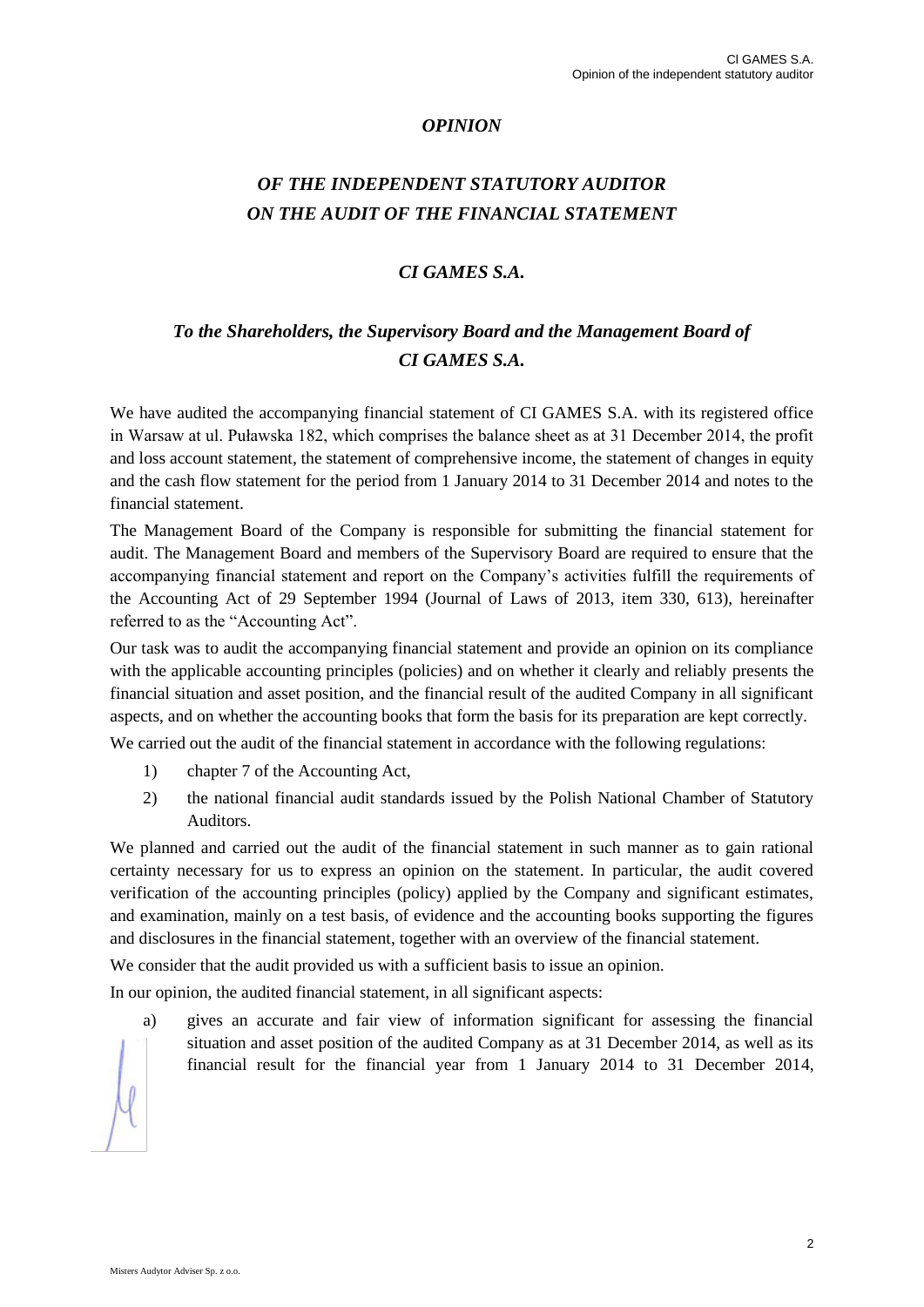- b) was drawn up in accordance with International Accounting Standards, International Financial Reporting Standards and associated interpretations published in the form of European Commission regulations, and where not governed by such standards then appropriate to the requirements of the Accounting Act and implementing regulations issued on its basis, as well as on the basis of properly maintained accounting books,
- c) is compliant with the provisions of law and the provisions of the agreement/Company's articles of association which impact the content of the financial statement.

The report on the Company's activities drawn up by the Management Board of CI GAMES S.A. is complete in information of art. 49 para. 2 of the Accounting Act and the Regulation of the Minister of Finance of 19 February 2009 concerning current and periodic information provided by issuers of securities and the conditions for recognizing information required by the law of a non-member state as equivalent (Journal of Laws No. 33, item 259), and the information contained therein, as sourced from the audited financial statement, is compliant with such statement.

On behalf of **Misters Audytor Adviser Spółka z o.o.** Warsaw, ul. Wiśniowa 40 lok. 5 Entity authorized to audit financial statements Reg. no. 3704

**Lead Statutory Auditor:**

**Jadwiga Kaźmierczak Barbara Misterska - Dragan**

**President of the Management Board**

**Statutory Auditor Statutory Auditor** No. 6062 **No. 2581** on behalf of

**Misters Audytor Adviser Spółka z o.o.**

Warsaw, 23 March 2015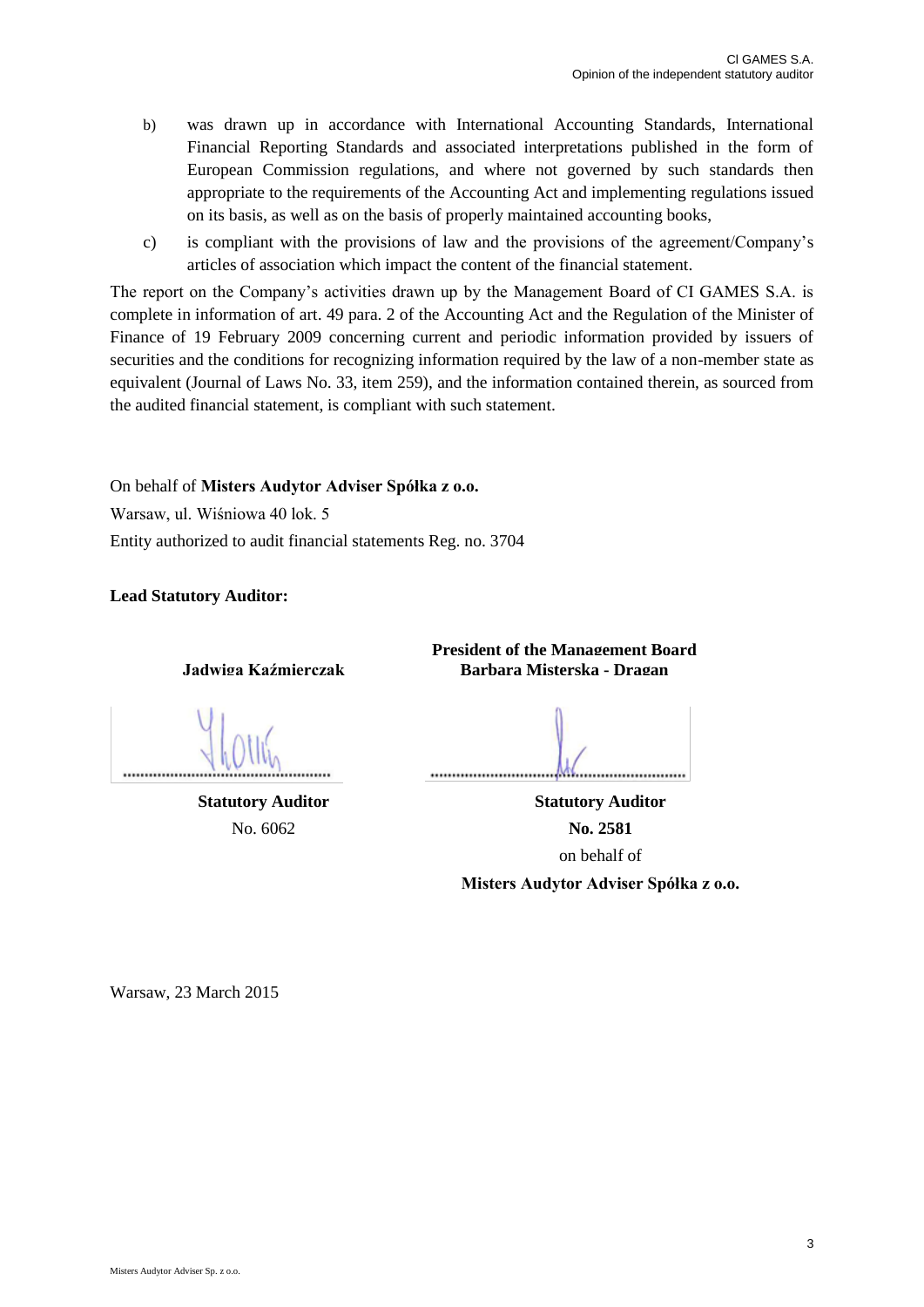

# REPORT

on the audit of the financial statement of

# CI GAMES S.A.

for the financial year ended on 31 December 2014

Misters Audytor Adviser Spółka z o.o. Warsaw, March 2015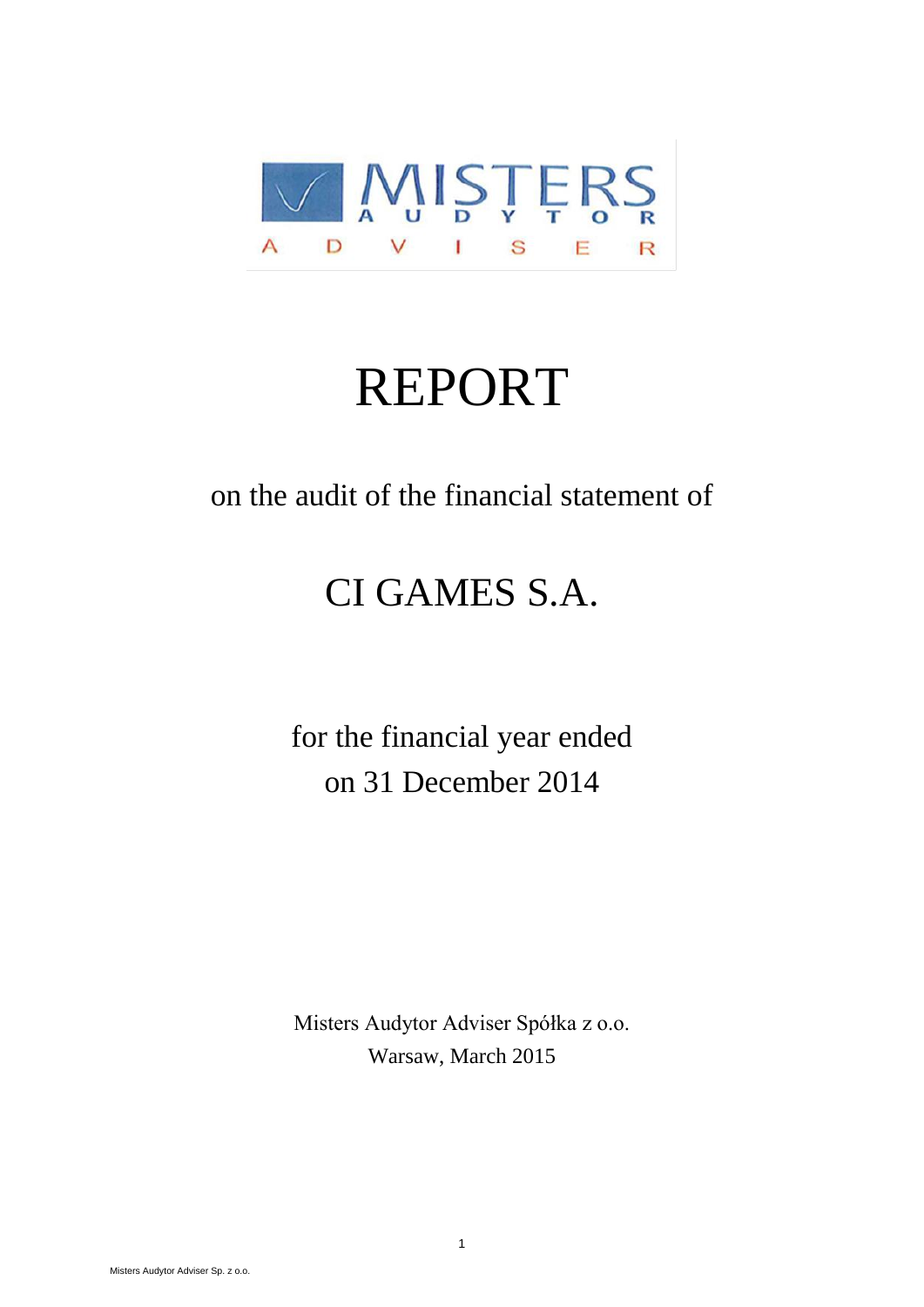| <b>I.</b>      |                                                                                     |  |
|----------------|-------------------------------------------------------------------------------------|--|
| П.             |                                                                                     |  |
| Ш.             |                                                                                     |  |
|                |                                                                                     |  |
| L              |                                                                                     |  |
|                |                                                                                     |  |
| Т.             | Correctness of the accounting system used and the related internal control system13 |  |
| П.             | Information about some of the important items of the financial statement 14         |  |
| Ш.             |                                                                                     |  |
| IV.            |                                                                                     |  |
| V.             |                                                                                     |  |
| VI.            |                                                                                     |  |
| VII.           |                                                                                     |  |
|                |                                                                                     |  |
| IX.            | Valuation                                                                           |  |
| $\mathbf{X}$ . |                                                                                     |  |
| XI.            |                                                                                     |  |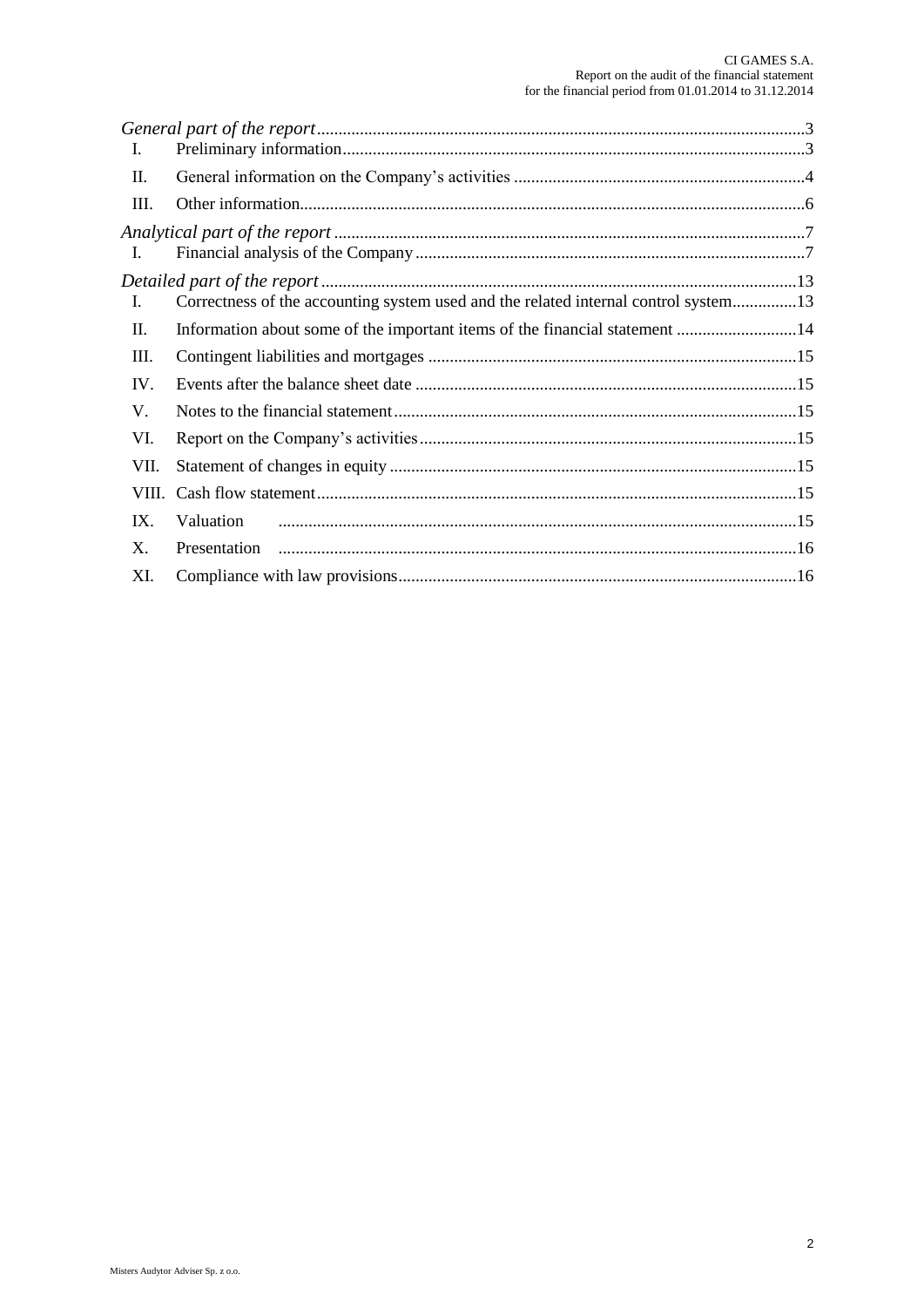# *General part of the report*

# **I. Preliminary information**

- 1. This audit was carried out on the basis of the agreement of 14.07.2014 concluded between CI GAMES S.A. and Misters Audytor Adviser Sp. z o.o. with its registered office in Warsaw at ul. Wiśniowa 40 lok. 5. The above agreement was concluded based on the Supervisory Board resolution no. 3 of 16 April 2014 concerning the appointment of the statutory auditor carrying out the audit of the financial statement of the Company for 2014.
- 2. Misters Auditor Adviser Sp. z o.o. is entered on the list kept by the National Chamber of Statutory Auditors of entities authorized to audit financial statements under the number 3704.
- 3. The audit concerned the financial statement, including:

1) the balance sheet as at 31 December 2014 showing assets and liabilities amounting to PLN 98,763,000;

*(in words: ninety-eight million seven hundred sixty-three thousand Polish złoty)*

2) the profit and loss account, the statement of comprehensive income for the period from 1 January 2014 to 31 December 2014, showing net profit amounting to PLN 1,017,000; *(in words: one million seventeen thousand Polish złoty)*

3) the cash flow statement for the period from 1 January 2014 to 31 December 2014, showing decrease in cash by PLN 1,300,000;

*(in words: one million three hundred thousand Polish złoty)*

4) the statement of changes in equity showing increase in equity by PLN 1,016,000;

*(in words: one million sixteen thousand Polish złoty)*

5) notes to the financial statement,

and the accounting books and the financial and accounting documentation for the period from 1 January 2014 to 31 December 2014, on the basis of which this statement was drawn up.

The financial statement is accompanied by the Management Board's report on the Company's activities for the financial year 2014.

- 4. As part of the audit of the accounting books a verification was made in terms of compliance with the provisions of law and the proper application of accounting principles.
- 5. On 23 March 2013, the Management Board of the Company submitted a declaration on completeness, accuracy and compliance with the applied accounting principles (policy) of the financial statement submitted for audit, as well as assurance that there were no events occurring up to the completion of our audit, which could significantly influence the figures presented in the financial statement for the audited year.
- 6. During the audit no limitations of the scope of the audit occurred, and the entity provided data, information, explanations and statements indicated by the auditor necessary for the purposes of verifying the submitted financial statement.
- 7. Misters Auditor Adviser Sp. z o.o. is independent of the audited Company, and the scope of planned and completed works was in no way limited. The level of detail of the audit of the financial statement results from the audit documentation kept and stored at the auditor's registered office.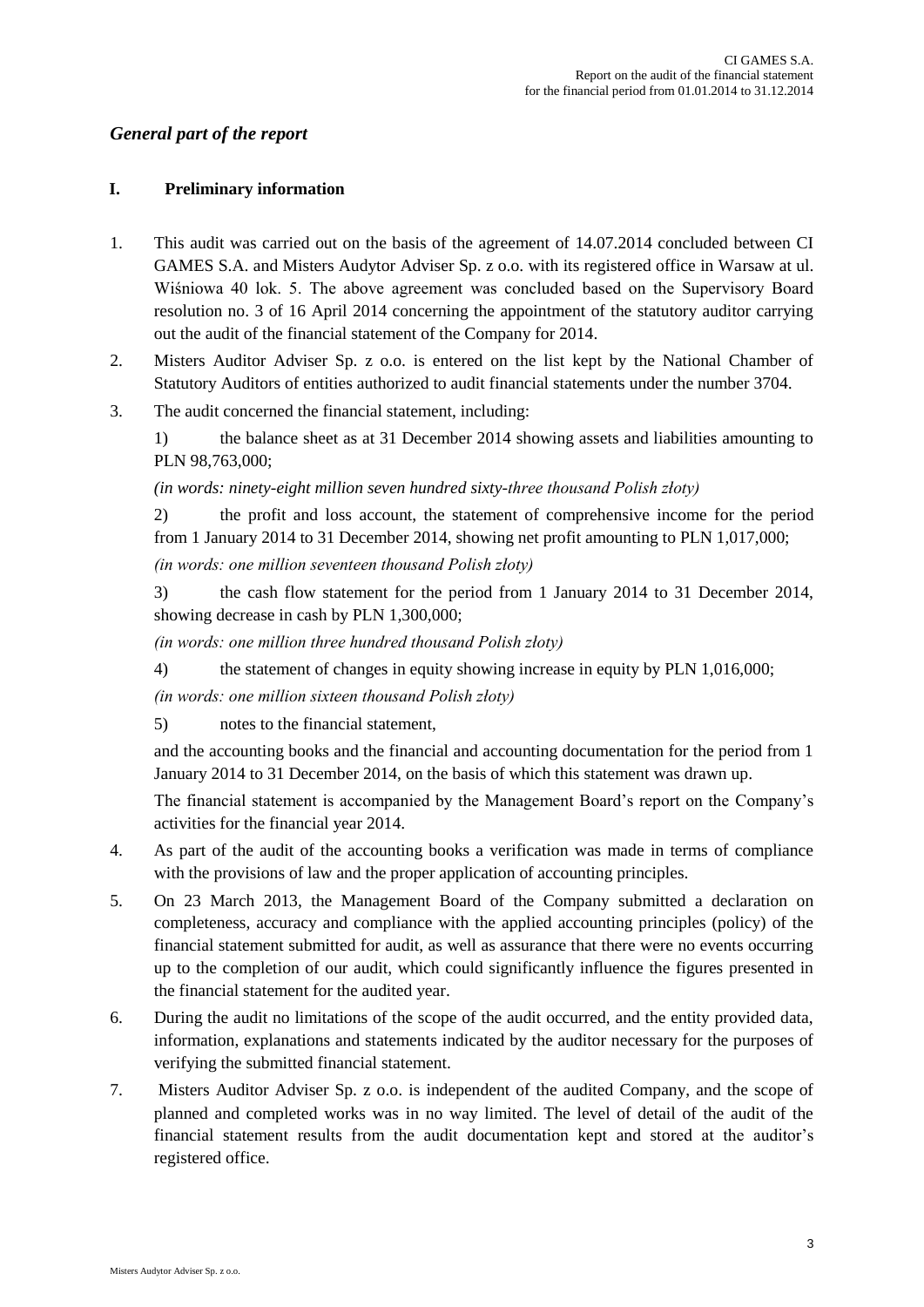8. The audit of the financial statement was carried out by Jadwiga Kaźmierczak, statutory auditor, reg. no. 6062. The audit was carried out in the registered office of the Company, i.e. in Warsaw at ul. Puławska 182, in the period from:

16.08.2014 - 29.08.2014 - preliminary audit,

09.02.2015 - 13.02.2015, 23.02.2015 - 27.02.2015 - final audit, and to the date of issuance of the opinion, outside the registered office of the Company.

The statutory auditor is independent of the Company within the meaning of art. 56 para. 3 and 4 of the Act on Statutory Auditors.

9. The financial statement of the Company for the year ended on 31 December 2014 forms an integral part of this report.

# **II. General information on the Company's activities**

- 1. CI GAMES S.A., hereinafter referred to as the Company, conducts its activities based on the Code of Commercial Companies. The registered office of the Company is located in Warsaw at ul. Puławska 182.
- 2. The Company's charter was drawn up in the form of a notarial deed before the notary public Małgorzata Morelowska-Mamińska at the Notarial Office in Warsaw on 16 May 2007, (Rep. A. no. 2682/2007).
- 3. By way of a decision of the District Court for the Capital City of Warsaw, 13th Commercial Department of the National Court Register of 01.06.2007, the Company was entered into the National Court Register under National Court Register (KRS) number: 0000282076. The last up-to-date entry to the National Court Register was made on 22.07.2014.
- 4. The Company holds the tax identification number (NIP): 1181585759 and the identification number in the REGON system: 017186320.
- 5. In the analyzed period, the object of the Company's activities was in compliance with the extract from the National Court Register and (acc. to the Polish Classification of Activities) comprised mainly: production, publishing and distribution of computer games.
- 6. The share capital of the Company as at 31 December 2014 amounted to PLN 1,391,499.90 and was divided into 13,914,999 shares with a nominal value of PLN 0.10 each. At the balance sheet date the equity value amounted to PLN 80,415,000.

On 31.12.2014, the Company's shares were held in the following manner:

| <b>Shareholder</b>       | <b>Number of shares</b> | Value of shares in<br>thousands PLN | Percentage of<br>votes held |
|--------------------------|-------------------------|-------------------------------------|-----------------------------|
| Marek Tymiński           | 6,356,357               | 635                                 | 45.67%                      |
| Total other shareholders | 7.558.642               | 756                                 | 54.33%                      |
|                          | 13,914,999              | 1.391                               | 100.00                      |

The share capital of CI Games S.A., as at 31 December 2014, amounted to PLN 1,391,499.90 and was divided into 13,914,999 shares with a nominal value of PLN 0.10 each.

On 4 December 2013, the Management Board of CI Games S.A., by way of a resolution of the Extraordinary General Meeting of CI Games S.A. of 14 November 2013, increased the Company's share capital by PLN 126,499.90 by issuing 1,264,999 ordinary (non-preference) bearer shares with a nominal value of PLN 0.10 each.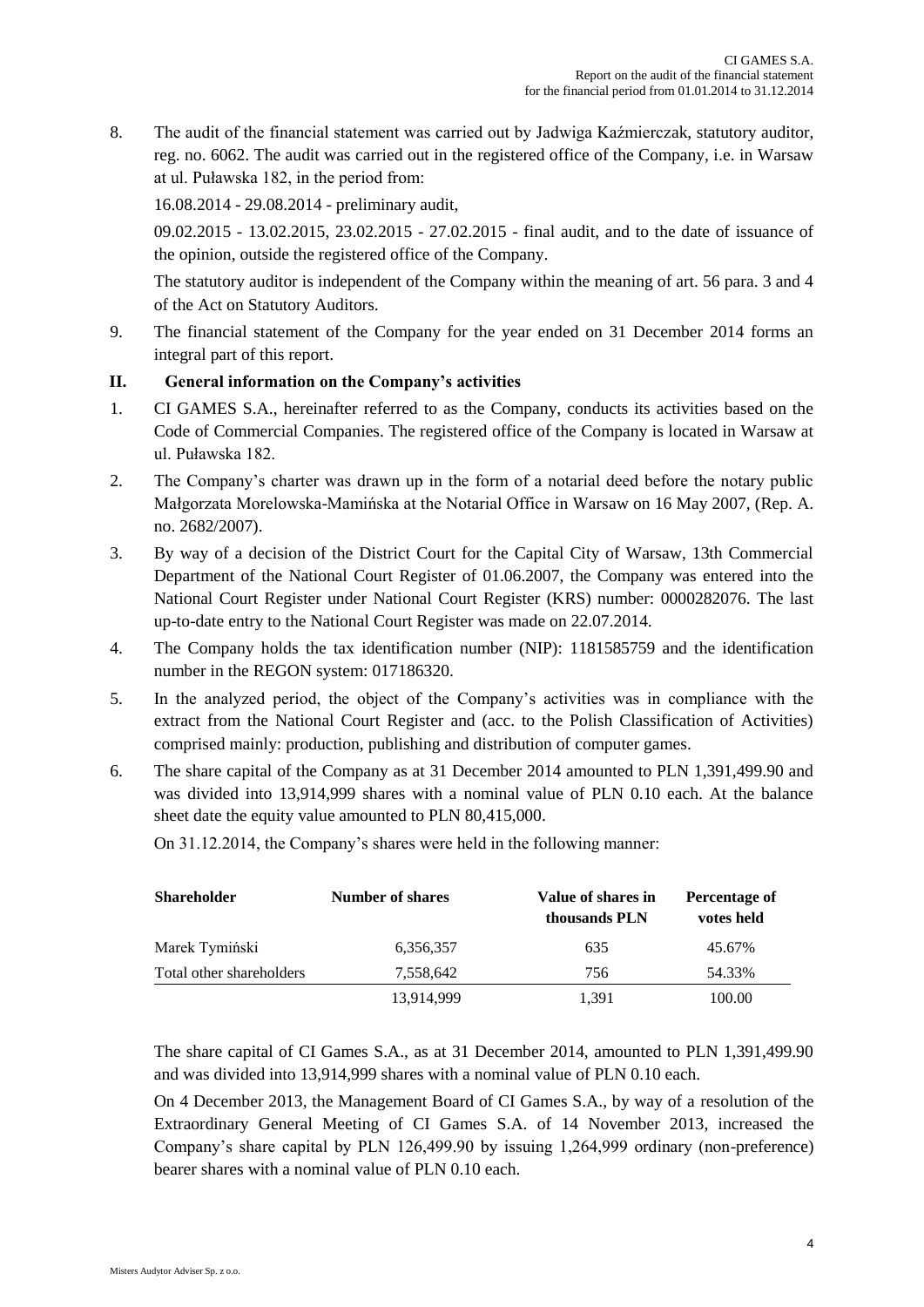The issue price of 1 Series E Share amounted to PLN 9.00. Series E Shares were taken-up by submitting an offer by the Company to take up Series E Shares to the personalized investor or investors, and its acceptance by the addressee (private subscription).

On 8 January 2014, the District Court for the Capital City of Warsaw, 13th Commercial Department of the National Court Register registered the increase of the Company's share capital involving the issuance of Series E ordinary bearer shares by way of a private subscription completed on 5 December 2013.

- 7. The Company's financial year is the calendar year.
- 8. In the period from 1 January 2014 to 31 December 2014, the Management Board consisted of:

| Name and surname | Position                    | Date of appointment |
|------------------|-----------------------------|---------------------|
| Marek Tymiński   | President of the Management | $01.01.2014 -$      |
|                  | Board                       | 31.12.2014          |
| Adam Pieniacki   | Member of the Management    | $16.06.2014 -$      |
|                  | <b>Board</b>                | 31.12.2014          |

By way of a resolution no. 1 of 16 June 2014, the Supervisory Board of CI GAMES S.A. appointed Mr Adam Pieniacki as a member of the Management Board of CI GAMES S.A. as of 16.06.2014.

The composition of the Management Board was not changed to the audit completion date.

The composition of the Supervisory Board in 2014 was as follows:

| Name and surname     | Position                          |
|----------------------|-----------------------------------|
| Sroczyński Krzysztof | Chairman of the Supervisory Board |
| Tymiński Lech        | Member of the Supervisory Board   |
| Dworak Marek         | Member of the Supervisory Board   |
| Leszczyński Grzegorz | Member of the Supervisory Board   |
| Litwiniuk Tomasz     | Member of the Supervisory Board   |

The composition of the Supervisory Board was not changed to the audit completion date.

- 9. On 31.12.2014, the number of employees amounted to 107 persons.
- 10. In the analyzed period, the Head of the Second Mazovian Tax Office in Warsaw, II Tax Inspection Department carried out an external control at the Company. The control was carried out on 09-24.01.2014.

The scope of the carried out control: the correctness of settlements with the state budget on goods and services tax prior to reimbursement for October 2013.

The Company implemented the post-control recommendations.

11. The audited Company is the parent company of the Capital Group of CI GAMES, which draws up the consolidated financial statement.

In the introduction to the financial statement for the year 2014, point 1.g, the Management Board of the Company described the composition of the Capital Group of CI GAMES.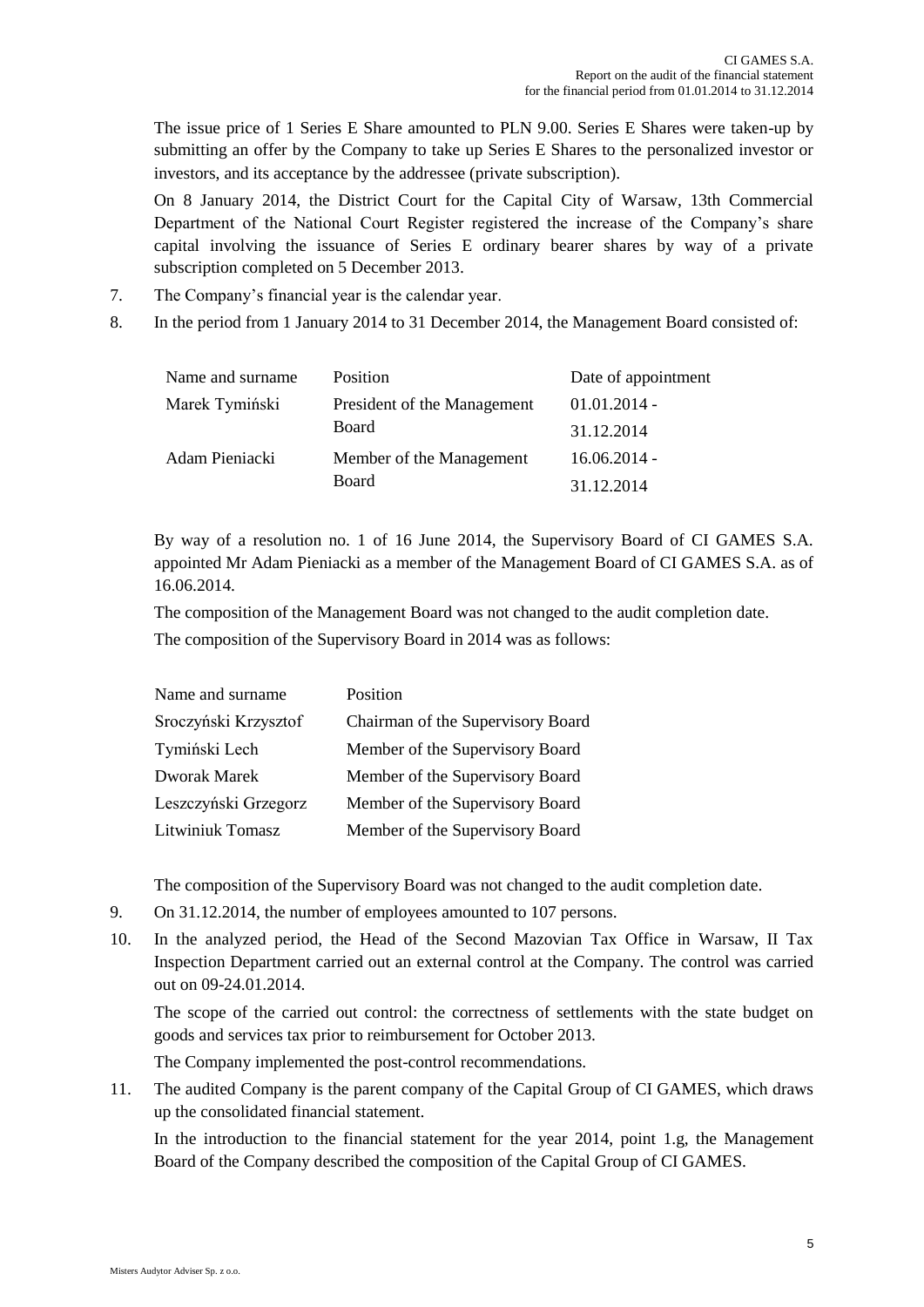#### **III. Other information**

- 1. The financial statement for the financial year 2013 was audited by an authorized entity CSWP Audyt Sp. z o.o. Sp.K. with its registered office in Warsaw, entered in the list of the Polish National Chamber of Statutory Auditors under the number 3767. This statement received an unqualified opinion.
- 2. The Company's activities in 2013 resulted in a net profit of PLN 26,676,583.81.
- 3. On 17.06.2014, the Ordinary General Meeting of the Company, (Rep. no. A 1239/2014), by way of a resolution no. 5, approved the financial statement for the year 2013, and on 17.06.2014, by way of a resolution no. 7, it decided on the distribution of the generated net profit of PLN 26,676,583.81 as follows:

the profit for the financial year 2013, to cover the loss for the year 2012 in the net amount of PLN 18,996,098.55, and the remaining amount of profit for the year 2013 to be allocated to the Company's dividend provision.

- 4. The financial statement for the financial year 2013 was submitted to the District Court in Warsaw, 13th Commercial Department of the National Court Register on 26.06.2014.
- 5. The closing balance for the financial year 2013 was entered in the books as the opening balance of 2014.
- 6. The purpose of the audit of the financial statement for the year 2014 was to provide an opinion on its compliance with the applicable accounting principles (policy) and on whether it clearly and reliably presents the financial situation and asset position, and the financial result of the audited Company in all significant aspects.
- 7. The financial statement was signed by all members of the Management Board of the Company. This means that the Management Board assumed responsibility for the accuracy of the preparation of the financial statement submitted for audit.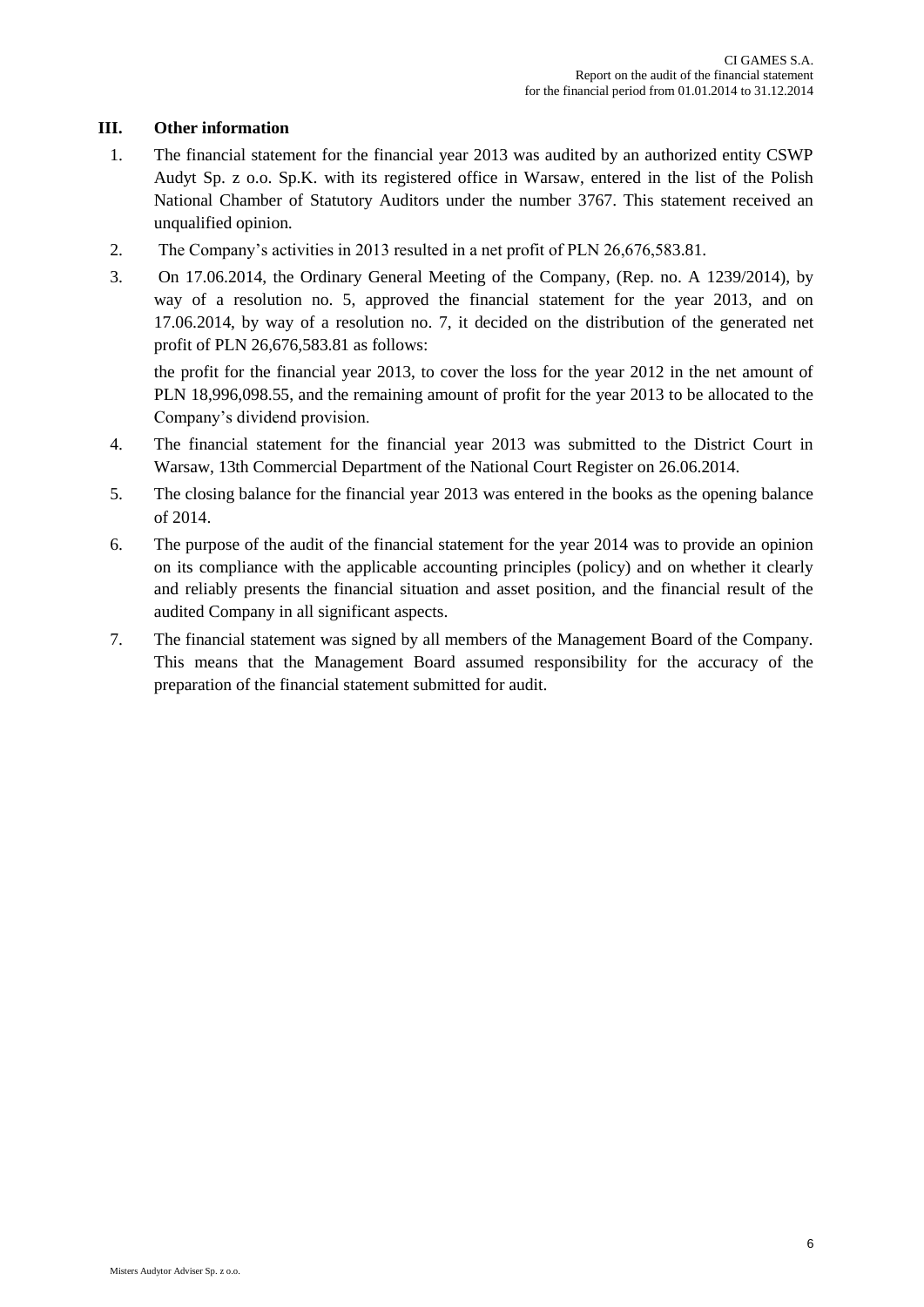# *Analytical part of the report*

**I. Financial analysis of the Company**

# **General analysis of the financial statement**

### **Balance sheet as at 31 December 2014 in thousands PLN**

|           | <b>ASSETS</b>                         | 31.12.2014 | % of balance<br>sheet total | 31.12.2013       | % of balance<br>sheet total | 31.12.2012       | $%$ of<br>balance<br>sheet total |
|-----------|---------------------------------------|------------|-----------------------------|------------------|-----------------------------|------------------|----------------------------------|
|           | A. Fixed assets (long-term)           |            |                             |                  |                             |                  |                                  |
| I.        | Intangible assets                     | 29,473     | 29.8                        | 43,728           | 44.1                        | 38,214           | 51.9                             |
| П.        | Tangible fixed assets                 | 1,285      | 1.3                         | 1,428            | 1.4                         | 1,048            | 1.4                              |
| Ш.        | Long-term investments                 | 64         | 0.1                         | $\boldsymbol{0}$ |                             | $\boldsymbol{0}$ |                                  |
| <b>IV</b> | Shares in subsidiaries                | 4,597      | 4.7                         | 4,603            | 4.6                         | 223              | 0.3                              |
| V.        | Deferred tax assets                   | 25,590     | 25.9                        | 22,329           | 22.5                        | 5,122            | 7.0                              |
|           |                                       | 61,010     | 61.8                        | 72,087           | 72.7                        | 44,607           | 60.6                             |
|           | <b>B.</b> Current assets (short-term) |            |                             |                  |                             |                  |                                  |
| I.        | Inventory                             | 2,963      | 3.0                         | 3,336            | 3.4                         | 2,024            | 2.7                              |
| П.        | Short-term investments                | 175        | 0.1                         | 364              | 0.4                         | 1,717            | 2.3                              |
| Ш.        | Advances granted                      | 186        | 0.2                         | 408              | 0.4                         | 78               | 0.1                              |
| IV.       | Trade receivables                     | 24,257     | 24.6                        | 7,985            | 8.0                         | 8,778            | 11.9                             |
| V.        | Income tax receivables                | $\theta$   |                             | 3,125            | 3.1                         | $\mathbf{0}$     |                                  |
| VI.       | Cash and cash equivalents             | 8,618      | 8.7                         | 9,918            | 10.0                        | 14,398           | 19.6                             |
| VII.      | Other current assets                  | 1,555      | 1.6                         | 1,999            | 2.0                         | 2,051            | 2.8                              |
|           |                                       | 37,753     | 38.2                        | 27,135           | 27.3                        | 29,046           | 39.4                             |
|           | <b>TOTAL ASSETS</b>                   | 98,763     | 100.0                       | 99,222           | <b>100.0</b>                | 73,653           | 100.0                            |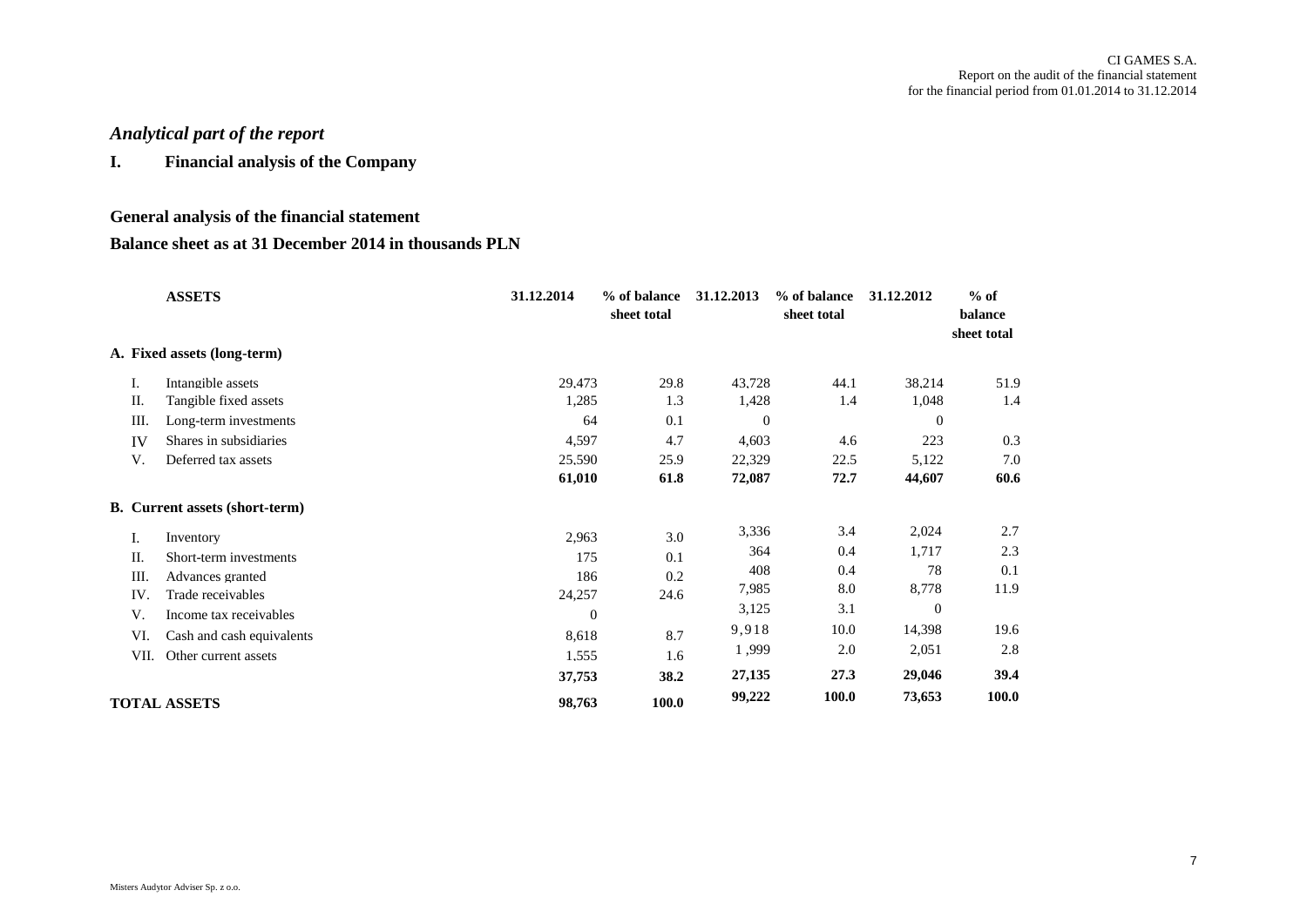| <b>LIABILITIES</b>                                   | 31.12.2014       | % of balance | 31.12.2013   | % of balance | 31.12.2012 | % of balance |
|------------------------------------------------------|------------------|--------------|--------------|--------------|------------|--------------|
|                                                      |                  | sheet        |              | sheet total  |            | sheet total  |
|                                                      |                  | total        |              |              |            |              |
| A. Equity                                            |                  |              |              |              |            |              |
| I. Share capital                                     | 1,391            | 1.4          | 1,391        | 1.4          | 1,265      | 1.7          |
| II. Supplementary capital from sales of shares above | 15,530           | 15.7         | 15,530       | 15.7         | 4,556      | 6.2          |
| nominal value                                        |                  |              |              |              |            |              |
| III. Reserve capital for the acquisition of shares   | 16,000           | 16.2         | 16,000       | 16.1         | 16,000     | 21.7         |
| IV. Retained earnings                                | 47,494           | 48.1         | 46,478       | 46.8         | 19.801     | 26.9         |
| including: profit/loss for the period                | 1,017            | 0.0          | 26,677       | 0.0          | $-18,996$  | 0.0          |
|                                                      | 80,415           | 81.4         | 79,399       | 80.0         | 41,622     | 56.5         |
| <b>B.</b> Liabilities                                |                  |              |              |              |            |              |
| Long-term liabilities                                | 4,467            | 4.5          | 1,122        | 1.1          | 114        | 0.2          |
| I. Provisions for retirement and other benefits      | 27               | 0.0          | 33           | 0.0          | 32         | $0.0\,$      |
| II. Finance lease liabilities                        | $\theta$         |              | 13           |              | 39         | 0.1          |
| III. Provision for deferred                          | 4,441            | 4.5          | 1,075        | 1.1          | 43         | 0.1          |
| income tax                                           |                  |              |              |              |            |              |
| <b>Short-term liabilities</b>                        | 13.880           | 14.1         | 18,701       | 18.9         | 31,917     | 43.3         |
| I Liabilities for credits, loans and                 |                  |              |              |              |            |              |
| other                                                | $\boldsymbol{0}$ |              | $\mathbf{0}$ |              | 2,728      | 3.7          |
| debt instruments                                     | 11               |              | 5,720        | 5.8          | 20,602     | 28.0         |
| II. Trade liabilities                                | 12,548           | 12.7         | 11,411       | 11.5         | 7,266      | 9.9          |
| III. Finance lease liabilities                       | 14               |              | 25           |              | 51         |              |
| IV. Other liabilities                                | 186              | 0.2          | 286          | 0.3          | 285        | 0.4          |
| V. Other short-term provisions                       | 1,121            | 1.2          | 1,258        | 1.3          | 984        | 1.3          |
|                                                      | 18,348           | 18.6         | 19,823       | 20.0         | 32,031     | 43.5         |
| <b>TOTAL LIABILITIES</b>                             | 98,763           | 100.0        | 99,222       | 100.0        | 73,653     | 100.0        |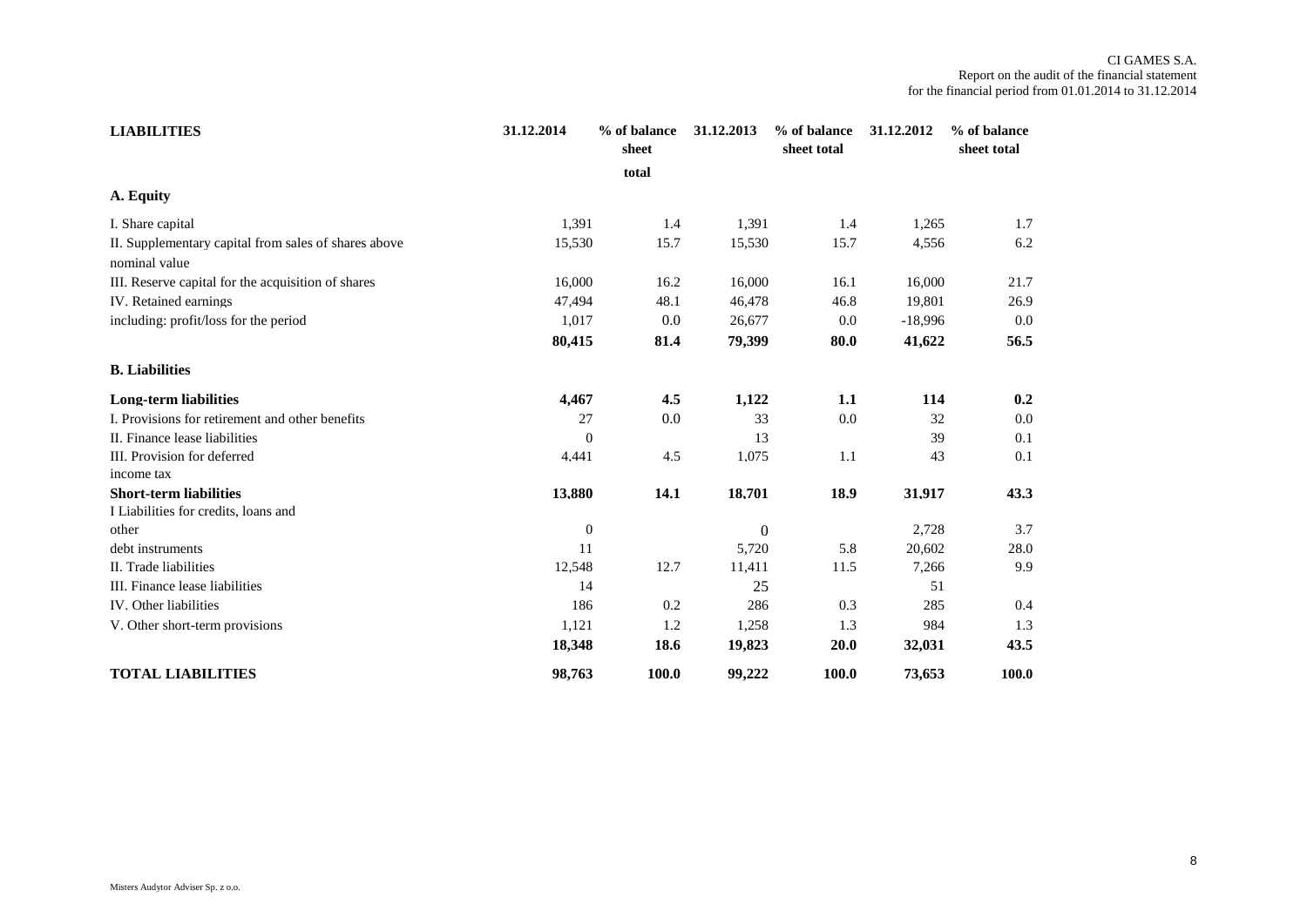#### CI GAMES S.A. Report on the audit of the financial statement for the financial period from 01.01.2014 to 31.12.2014

|    | BY-FUNCTION PROFIT AND LOSS ACCOUNT           | in thousands PLN |           |                |            |                |
|----|-----------------------------------------------|------------------|-----------|----------------|------------|----------------|
|    |                                               | $01.01.2014 -$   | increase  | $01.01.2013 -$ | increase   | $01.01.2012 -$ |
|    |                                               | 31.12.2014       | 2014/2013 | 31.12.2013     | 2013/2012  | 31.12.2012     |
|    | A. Revenue from sales of goods and products   |                  |           |                |            |                |
|    | I Revenues from sales of products             | 97,690           | $-2.62%$  | 100,318        | 235.21%    | 29,927         |
|    | II Revenues from sales of goods and materials | 10               | $-98.47%$ | 654            | $-38.01%$  | 1,055          |
|    |                                               | 97,700           | $-3.24%$  | 100,972        | 225.91%    | 30,982         |
|    | B. Cost of sales of goods and products        |                  |           |                |            |                |
|    | I Manufacturing cost of products sold         | 79,120           | 32.90%    | 59,533         | 145.25%    | 24,274         |
|    | II Value of goods and materials sold          | $\boldsymbol{7}$ | $-98.84%$ | 606            | $-5.46%$   | 641            |
|    |                                               | 79,127           | 31.57%    | 60,139         | 141.38%    | 24,915         |
|    | C. Gross profit/(loss) on sales               | 18,573           | $-54.51%$ | 40,833         | 573.03%    | 6,067          |
|    | D. Selling costs                              | 9,422            | $-25.91%$ | 12,717         | 117.42%    | 5,849          |
|    | E. General and administrative costs           | 4,718            | $-13.16%$ | 5,433          | 10.92%     | 4,898          |
|    | F. Profit/Loss on sales                       | 4,433            | $-80.46%$ | 22,683         | 584.68%    | $-4,680$       |
|    | G. Other operating revenues                   | 644              | -59.97%   | 1,609          | 389.06%    | 329            |
|    | H. Other operating expenses                   | 3,862            | $-62.82%$ | 10,115         | $-38.53%$  | 16,457         |
| I. | Profit/Loss on operating activities           | 1,214            | $-91.44%$ | 14,177         | 168.14%    | $-20807$       |
| J. | <b>Financial revenues</b>                     | 375              | 204.88%   | 123            | $-73.02%$  | 456            |
|    | K. Financial expenses                         | 468              | $-87.67%$ | 3,798          | 68.28%     | 2,257          |
|    | L. Profit/Loss before tax                     | 1,121            | $-89.33%$ | 10,502         | 146.45%    | $-22,608$      |
|    | M. Income tax                                 | 104              | 100.64%   | $-16,175$      | $-347.81%$ | $-3,612$       |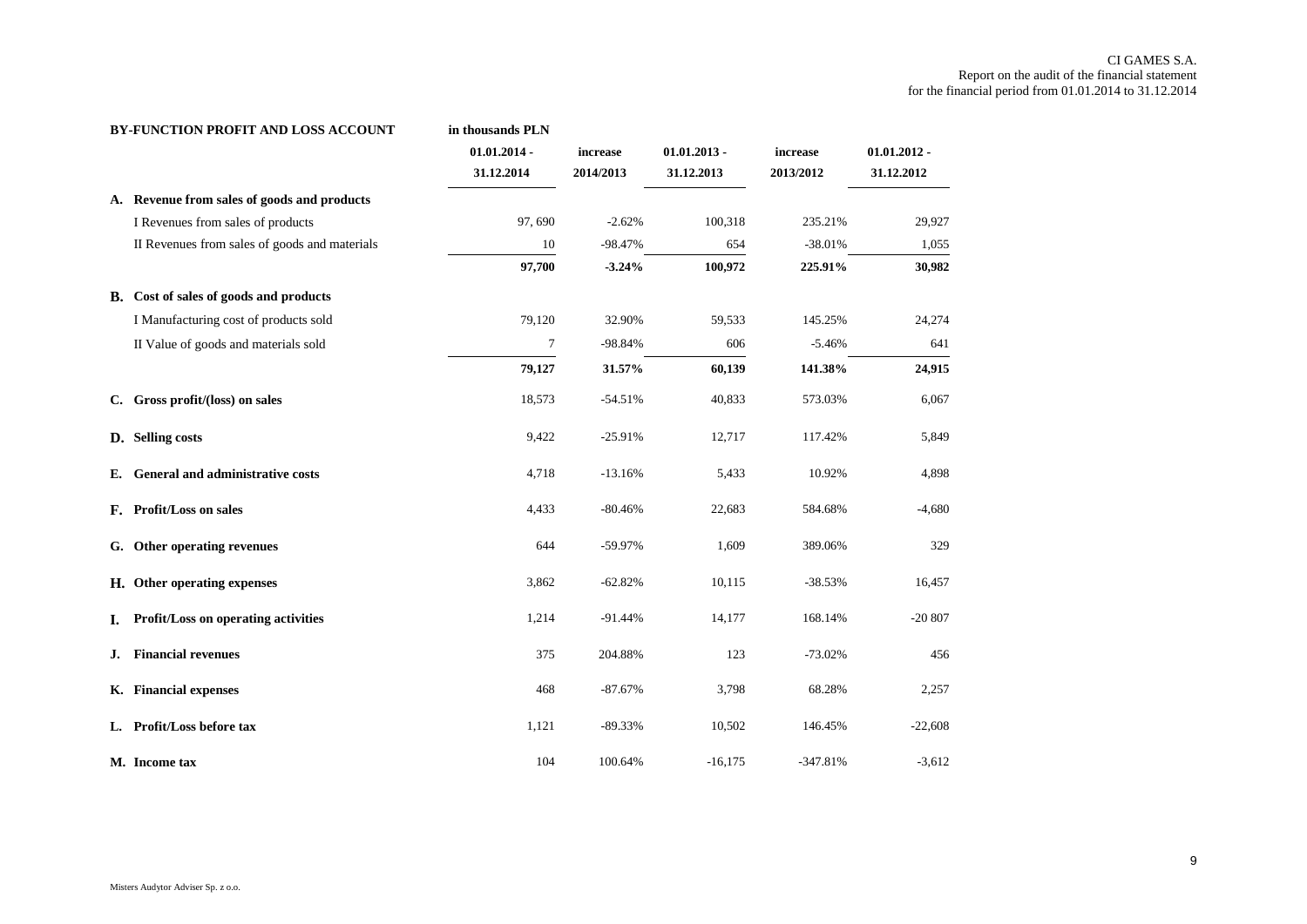#### CI GAMES S.A. Report on the audit of the financial statement for the financial period from 01.01.2014 to 31.12.2014

| N Profit/Loss from continuing operations | 1.017 | $-96.19\%$ | 26,677 | 240.437% | -18.996 |
|------------------------------------------|-------|------------|--------|----------|---------|
| <b>O.</b> Discontinued operations        | 0     |            | 0      |          |         |
| P. NET PROFIT (LOSS)                     | 1.017 | $-96.19\%$ | 26,677 | 240.43%  | -18.996 |

#### **STATEMENT OF COMPREHENSIVE INCOME in thousands PLN**

#### **for the period from 01.01.2014 to 31.12.2014**

|                                                                             | $01.01.2014 -$<br>31.12.2014 | $01.01.2013 -$<br>31.12.2013 |
|-----------------------------------------------------------------------------|------------------------------|------------------------------|
| Net profit (loss) for the year                                              | 1,017                        | 26,677                       |
| Total other comprehensive income<br>Total comprehensive income for the year | 0<br>1,017                   | 0<br>26,677                  |
| <b>Total</b>                                                                | 1,017                        | 26,677                       |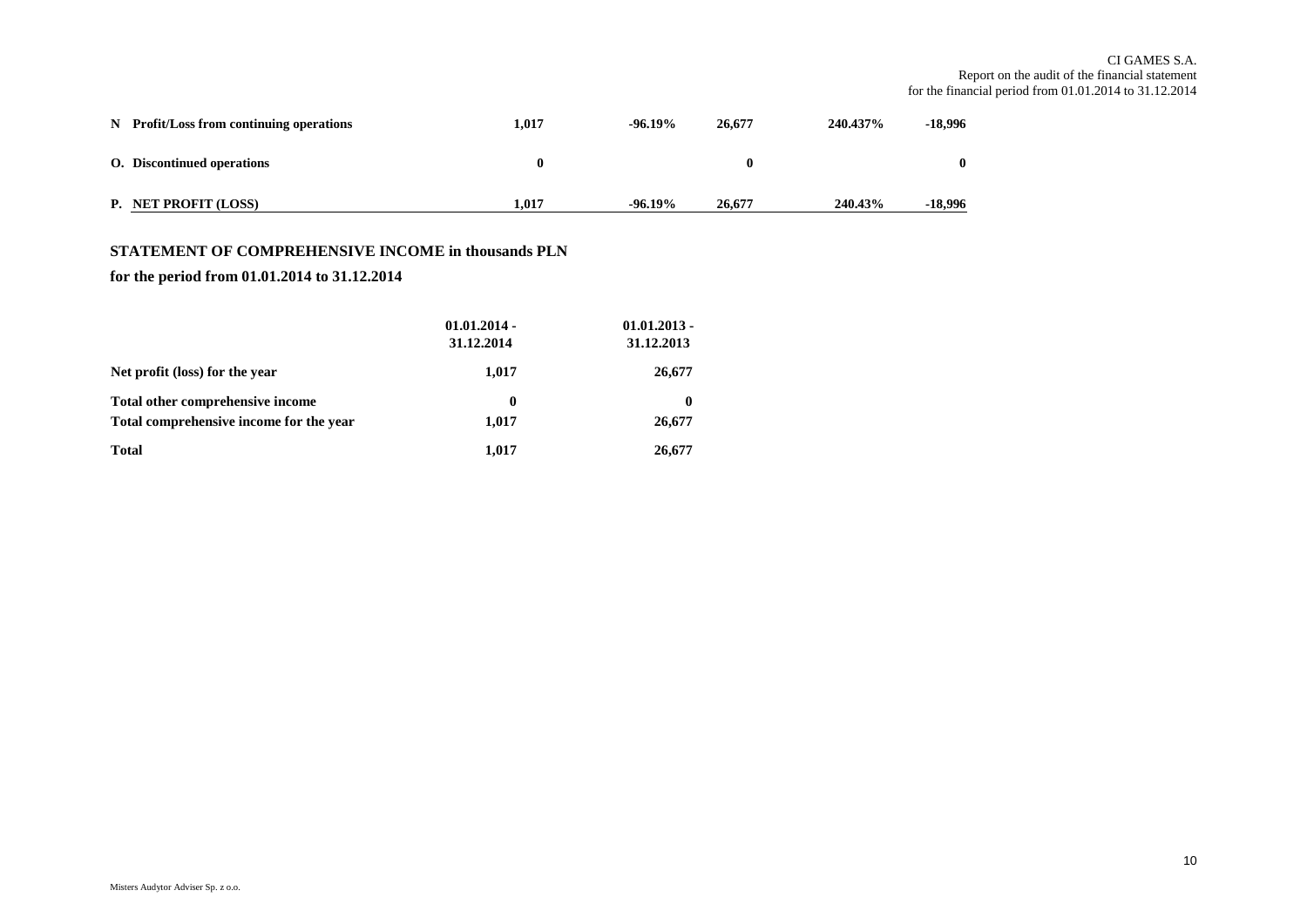#### RATIOS FOR THE STATEMENT OF COMPREHENSIVE INCOME IN THE BY-FUNCTION VERSION

|                         |                                                      |      | 2014    | 2013    | 2012      |
|-------------------------|------------------------------------------------------|------|---------|---------|-----------|
| $\overline{A}$          | <b>EFFECTIVENESS OF ACTIVITIES</b>                   |      |         |         |           |
|                         |                                                      |      |         |         |           |
|                         | <b>Return on core activities</b>                     |      |         |         |           |
|                         | result on sales x 100                                |      | 4.54%   | 22.46%  | $-15.11%$ |
|                         | revenues from sales of products                      |      |         |         |           |
|                         | <b>Return on assets (ROA)</b>                        |      |         |         |           |
|                         | net financial profit x 100                           |      | 1.03%   | 30.86%  | 25.79%    |
|                         | average assets                                       |      |         |         |           |
|                         | <b>Return on equity (ROE)</b>                        |      |         |         |           |
|                         | net financial profit x 100                           |      | 1.27%   | 44.09%  | 45.64%    |
|                         | average equity                                       |      |         |         |           |
|                         | <b>Return on net sales</b>                           |      |         |         |           |
|                         | net financial profit x 100                           |      | 1.04%   | 26.42%  | 61.31%    |
|                         | revenues from sales of products, goods and materials |      |         |         |           |
|                         | <b>Receivables turnover rate</b>                     |      |         |         |           |
|                         | average trade receivables x 360 days                 | days | 59      | 29      | 102       |
|                         | revenues from sales of products, goods and materials |      |         |         |           |
|                         | <b>Inventory turnover rate</b>                       |      |         |         |           |
|                         | average inventories x 360 days                       | days | 14      | 16      | 29        |
|                         | cost of products, goods and materials sold           |      |         |         |           |
|                         | Liabilities turnover rate                            |      |         |         |           |
|                         | average trade liabilities x 360 days                 | days | 54      | 55      | 52        |
|                         | cost of products, goods and materials sold           |      |         |         |           |
|                         |                                                      |      |         |         |           |
| $\overline{\mathbf{B}}$ | <b>FINANCING</b>                                     |      |         |         |           |
|                         |                                                      |      |         |         |           |
|                         | Debt ratio                                           |      |         |         |           |
|                         | total liabilities x 100                              |      | 18.58%  | 19.98%  | 43.49%    |
|                         | assets                                               |      |         |         |           |
|                         | Debt to equity ratio                                 |      |         |         |           |
|                         | Provisions and liabilities x 100                     |      | 22.82%  | 24.97%  | 76.96%    |
|                         | equity                                               |      |         |         |           |
|                         | <b>Equity to fixed assets ratio</b>                  |      |         |         |           |
|                         | equity x 100                                         |      | 131.81% | 110.14% | 93.31%    |
|                         | fixed assets                                         |      |         |         |           |
|                         | <b>Liquidity I</b>                                   |      |         |         |           |
|                         | total current assets**                               |      | 2.72    | 1.45    | 0.91      |
|                         | short-term liabilities***                            |      |         |         |           |
|                         | <b>Liquidity II</b>                                  |      |         |         |           |
|                         | current assets** - inventory                         |      | 2.51    | 1.27    | 0.85      |
|                         | short-term liabilities***                            |      |         |         |           |

.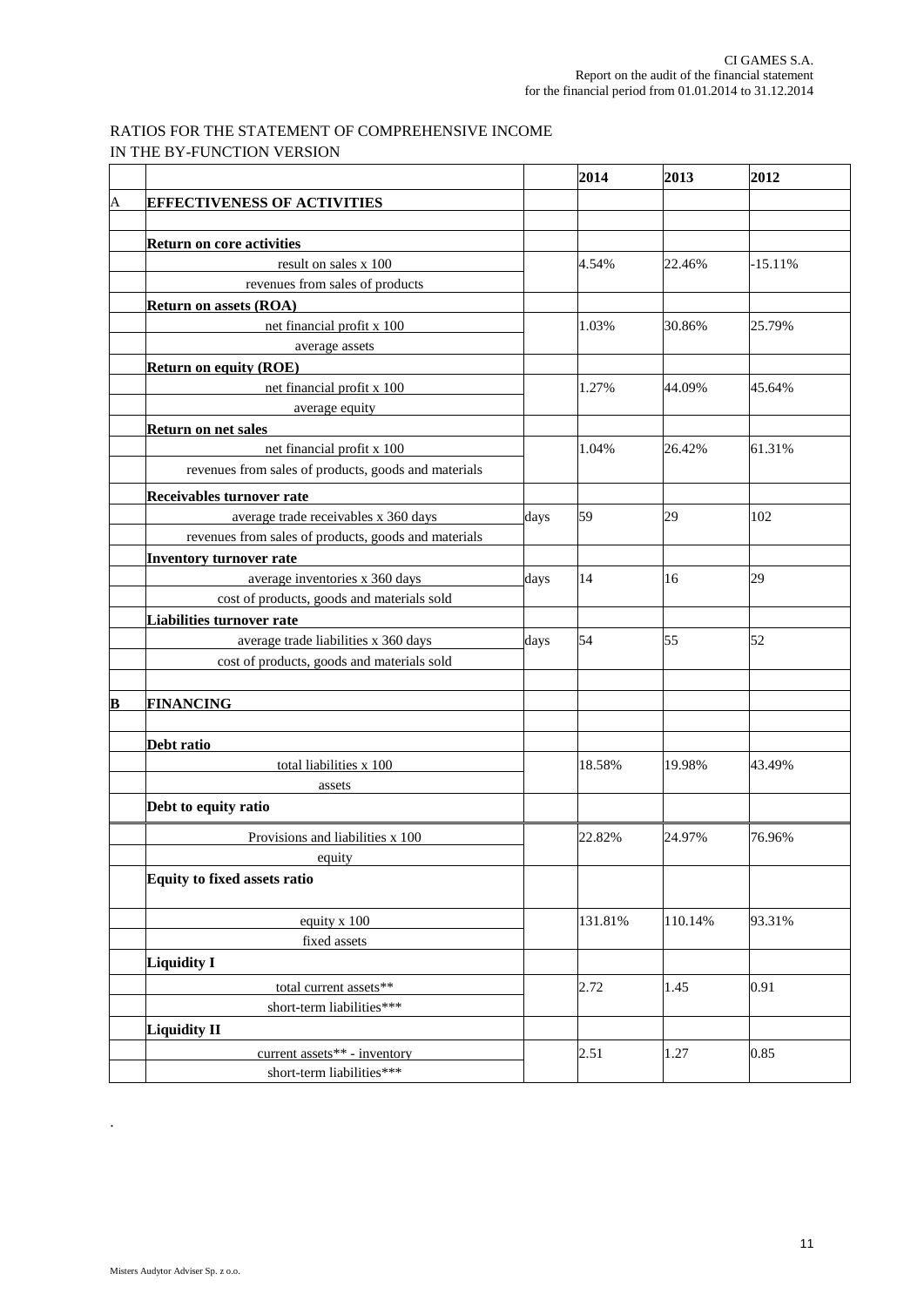# **Key ratios characterizing the financial result and asset position of the Company**

#### **Net profit margin**

The net profit margin of core operating activities shows positive values. The net profit margin of core activities measured with the result on sales compared to the revenues from sales of products is 4.54%.

#### **Return on equity (ROE)**

The return on equity measured with the net financial result was 1.27% in 2014.

#### **Turnover ratio**

In the audited year, the period of recovering the receivables by the Company amounted to an average of 59 days and increased compared to 2013 by 30 days. The liabilities turnover cycle maintained at comparable amounts in comparison to the previous year and amounted to 54 days.

#### **Debt ratio**

In the analyzed period, the debt ratio shows a value of 18.58%, decreased compared to the previous period by 1.4 percentage points, which means an increase in the share of equity in the financing of the Company's assets.

#### **Liquidity ratios**

In 2014, liquidity ratios I and II are respectively: 2.72 and 2.51.

The achieved results and overall financial situation of the Company do not indicate a threat to the continuation of the activities within the meaning of the Accounting Act.

The Management Board of the Company, in the introduction to the financial statement for the period from 01.01.2014 to 31.12.2014, point 1.2 letter c, informs that the financial statement was drawn up assuming the continuation of the activities in the foreseeable future.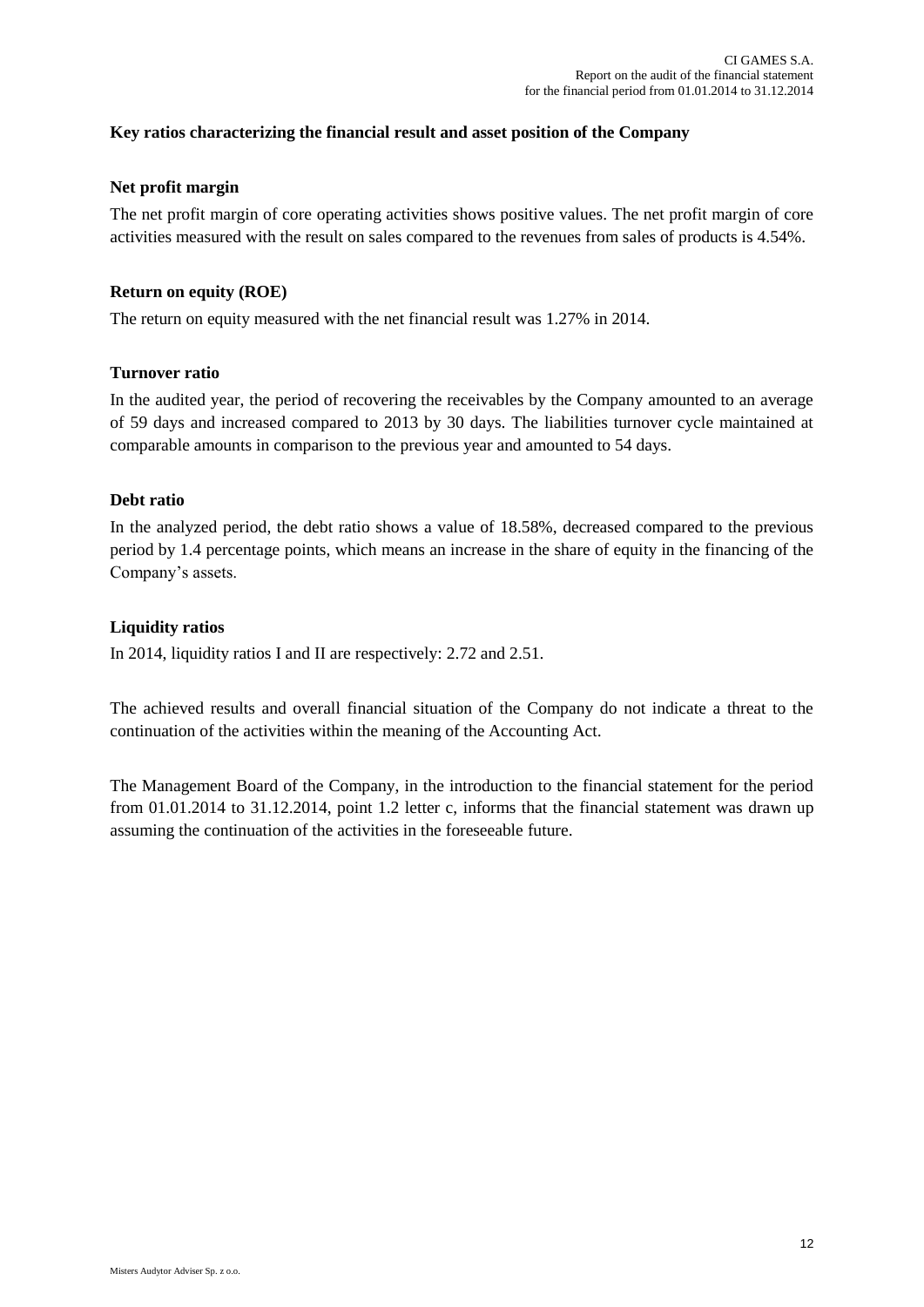# *Detailed part of the report*

#### **I. Correctness of the accounting system used and the related internal control system**

#### **Accounting system**

In accordance with the requirements of art. 10 of the Accounting Act of 29 September 1994 (consolidated text, Journal of Laws of 2013, items 330, 613), the Company has up-to-date documentation describing its adopted accounting principles (policy).

Resolution of the Management Board of 20 June 2011 on the introduction of the consolidated text, accounting principles (policies) at the Company.

By way of a resolution no. 15 of the Ordinary General Meeting of the Company of 23 June 2008, the adopted accounting principles resulting from International Accounting Standards and International Financial Reporting Standards were introduced as binding at the Company as of 01.01.2008.

The accounting books are kept by ATS Sp. z o.o. at ul. Puławska 182 in Warsaw, using the financial and accounting software SAGE Symfonia ERP Finanse i Księgowość Extra 2015.

The documentation of the data processing system complies with the requirements of the Accounting Act.

We have examined the accounting system and the related internal control system on a test basis. Our examination included, in particular:

- the correctness of the documentation of business transactions.
- the correctness of the computerized accounting books,
- the legitimacy and continuity of accounting principles used,
- linking of data resulting from the books with the financial statement,
- the protection of accounting documentation, accounting books and the financial statement,
- conducting and settlement of inventory results,
- the efficiency of the internal control.

The above assessments, combined with the results of the reliability of individual items included in the financial statement, provide grounds for expressing an opinion that the accounting system and its internal control system may be regarded as correct, fulfilling the requirements of art. 24 of the Accounting Act. The purpose of our audit was not to express a comprehensive opinion on the operation of the systems referred to above.

#### **Internal control**

The control system includes a functional control exercised by authorized employees of the Company. External accounting evidence (external invoices) are recorded in the accounting books of the Company after being initialed by the person responsible for the control as to substance as well as formal and accounting control.

During the audit of the financial statement we have reviewed the Company's internal control system and its effectiveness. The procedures used showed no irregularities or significant weaknesses in the functioning of this system.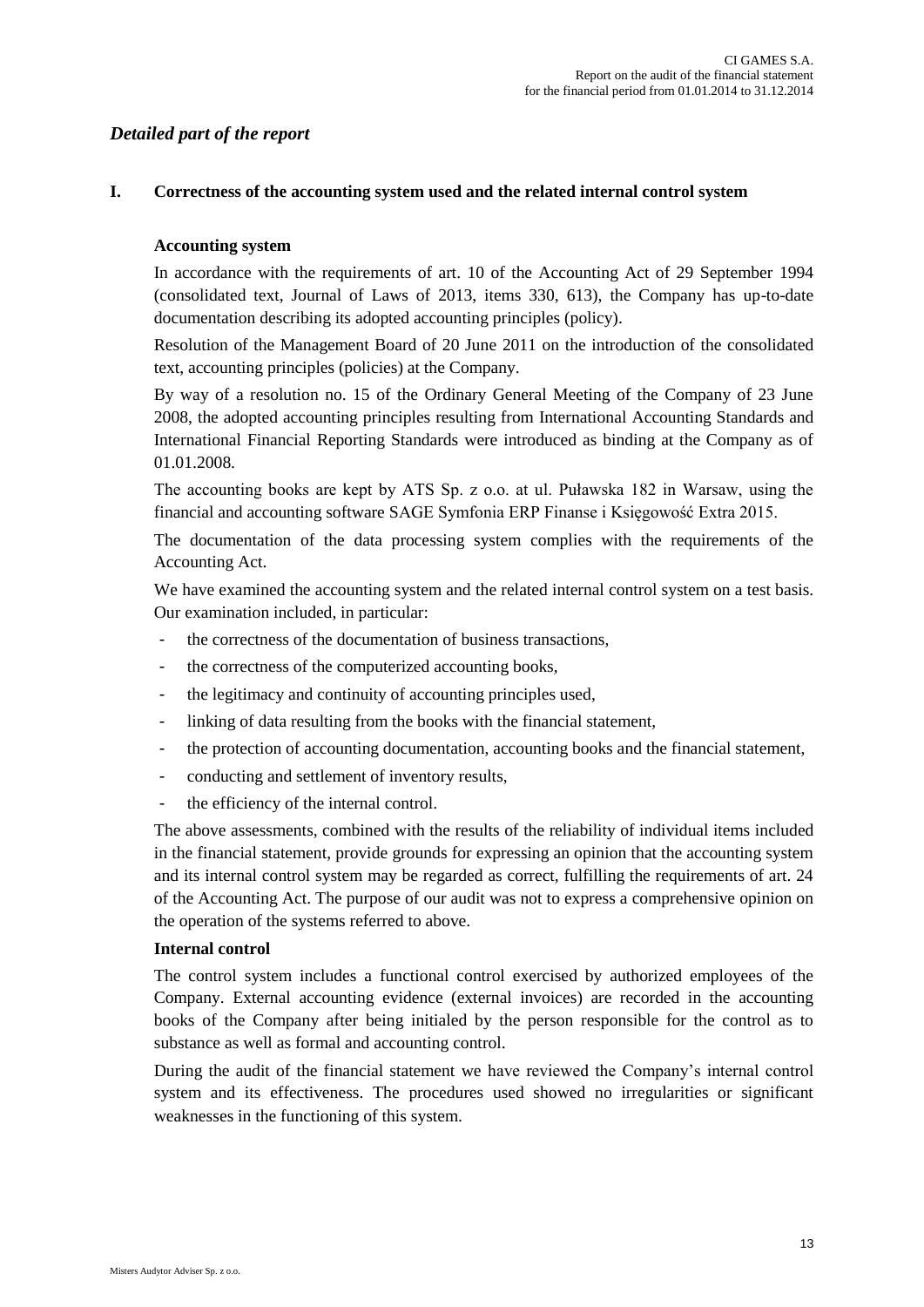# **Stocktaking**

In the period under consideration, the Company (pursuant to art. 26 of the Accounting Act) made an inventory of assets and settled and recognized the results of this inventory in the books. By way of a physical inventory, we established the balance of the following assets:

| $\bullet$ | inventories of materials, finished and semi-finished products                                                            | as at 31.12.2014, |
|-----------|--------------------------------------------------------------------------------------------------------------------------|-------------------|
| $\bullet$ | fixed assets and intangible assets                                                                                       | as at 17.12.2014, |
| $\bullet$ | cash on hand                                                                                                             | as at 31.12.2014. |
|           | By way of obtaining the confirmation of balances and verification of source documents, we<br>have agreed the balance of: |                   |
| $\bullet$ | cash at bank                                                                                                             | as at 31.12.2014, |
| $\bullet$ | bank loans                                                                                                               | as at 31.12.2014, |
| $\bullet$ | receivables and liabilities                                                                                              | as at 31.12.2014. |

By way of comparison and verification of accounting data with the relevant documents, we have established the balance of other assets and liabilities as at 31.12.2014.

# **II. Information about some of the important items of the financial statement**

**Tangible fixed assets** - in the amount of PLN 1,285,000 represent 1.3% of balance sheet total. In 2014, the net value of tangible fixed assets compared to the previous year decreased by PLN 143,000, mainly due to scheduled amortization or liquidation as a result of wear and tear.

**Trade receivables** - in the amount of PLN 24,257,000 represent 24.6% of balance sheet total, and are higher by PLN 16,272,000 compared to the previous year. Approximately 78% of trade receivables are current term receivables. Overdue trade receivables payment covers the period from 30-90 days. On the day of inventory we have confirmed the balance of receivables of main contractors.

**Share capital** - as at 31 December 2014, amounted to PLN 1,391,499.90 and was divided into 13,914,999 shares with a nominal value of PLN 0.10 each.

On 8 January 2014, the District Court for the Capital City of Warsaw, 13th Commercial Department of the National Court Register registered the increase of the Company's share capital involving the issuance of Series E ordinary bearer shares by way of a private subscription completed on 5 December 2013.

**Trade liabilities** - in the amount of PLN 12,548,000 represent 12.7% of balance sheet total and apply to to trade payables. There are no overdue liabilities.

**Net revenues from sales and equal to them** - in relation to the previous year they decreased by PLN 3,272,000 and reached the amount of PLN 97,700,000. The Company generates revenues primarily as a result of its core activities, production, publishing and distribution of computer games. Revenues and related costs are included in the accounting books applying the accruals concept and matching principle.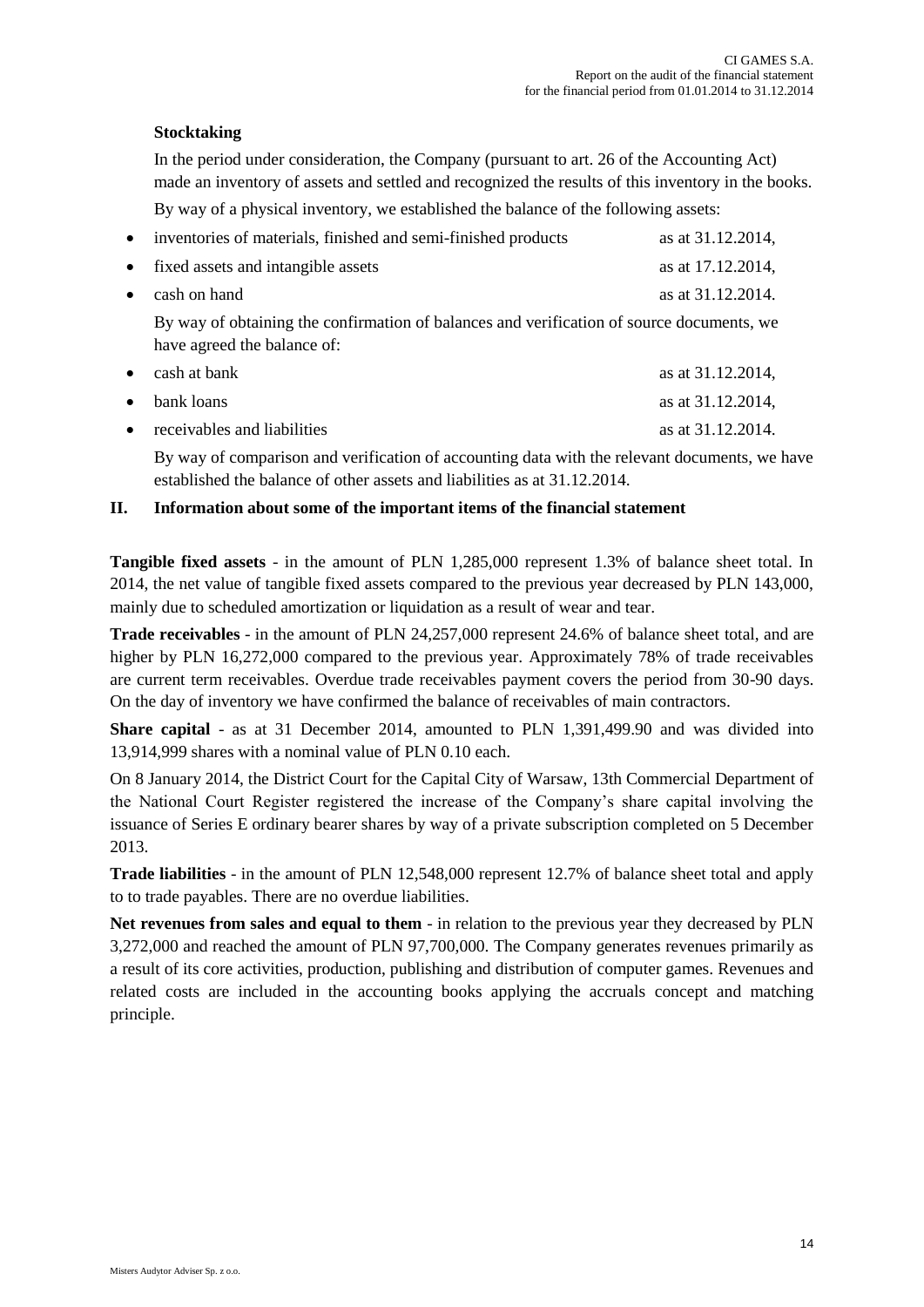# **III. Contingent liabilities and mortgages**

The Management Board of the Company, in the Notes to the financial statement of CI GAMES S.A. for the period from 01.01.2014 to 31.12.2014, in note no. 34, presented contingent liabilities.

# **IV. Events after the balance sheet date**

According to the statement of the Management Board, there were no significant post-balance sheet events relating to the period from 1 January 2014 to 31 December 2014, which have not been included in the financial statement for the year.

# **V. Notes to the financial statement**

Notes to the financial statement accurately describe individual items of the financial statement and disclose the proposal for distribution of net profit for the period from 01.01.2014 to 31.12.2014.

# **VI. Report on the Company's activities**

The Management Board enclosed to the financial statement the Report on the Company's activities for the period from 01.01.2014 to 31.12.2014. The information contained in the report cover the issues referred to in art. 49 para. 2 of the above-mentioned Accounting Act and the Regulation of the Minister of Finance of 19 February 2009 concerning current and periodic information published by issuers of securities (Journal of Laws of 2009, No. 33, item 259), and the information contained therein are financially compliant with data from the audited financial statement.

# **VII. Statement of changes in equity**

The statement of changes in equity correctly presents the changes that occurred in the equity of the Company for the financial year from 01.01.2014 to 31.12.2014. This summary shows an increase in equity by PLN 1,016,000.

# **VIII. Cash flow statement**

The cash flow statement for the period from 01.01.2014 to 31.12.2014 was prepared in accordance with the requirements of IAS 7. The data contained therein are correctly associated with the report on the financial situation, the profit and loss account and the books of the Company. The change in net cash shows its decrease by PLN 1,300,000.

# **IX. Valuation**

The valuation principles used by the Company are described in the submitted financial statement. They are compliant with the accounting standards and the adopted accounting policy that the Company properly and continuously applies.